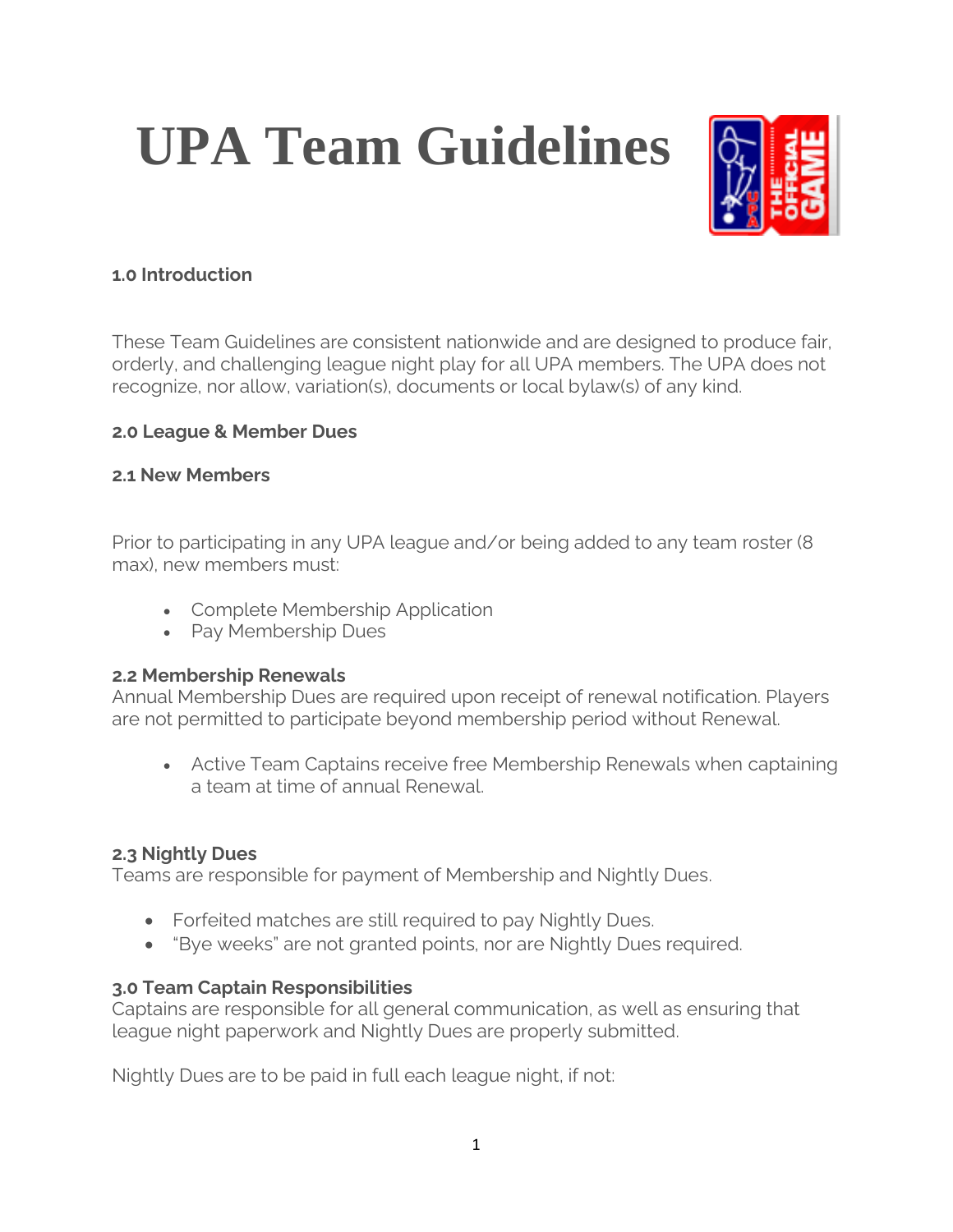- Bonus Point deduction = 4 points.
- Teams must pay, in full, on their next scheduled night of play or team members will not be permitted to participate in any UPA league nationwide.

## **3.1 Team Names**

All Team Names must be approved by UPA Corporate. Due to the nature of the UPA brand and future Nationwide Public Broadcasts (TV, Radio, Print, etc.), Team Names must be PR appropriate and always G-Rated. When a Team Name does not meet said criteria, the Team Name will be changed immediately to a Team Name ID until an appropriate name is approved.

# **4.0 League Night**

# **4.1 Putting Players in the Box**

All matches are determined prior to beginning any match play without conferring with teammates. Matches cannot be changed once determined or shall be forfeited.

- 1. A Team that does not "put players in the box" within 15 minutes of Start Time automatically forfeits all matches.
- 2. Official League Paperwork will be distributed to Team Captains
- 3. Competing Team Captains (or team member) flip a coin to determine who chooses a player to put in the box first. The other Captain then determines which teammate will play that player. Alternate process until all matches are determined (see 4.2, *Player Substitutions*).
- 4. Matches are to be played, as listed, on the Team Match Card. Both Captains may agree to play matches out of order, however they are never obligated.
- 5. Players must be present and ready to play when their match time has arrived or it may result in a Forfeit [\(see UPA Rules\)](https://upatour.com/8-ball-rules/).

# **4.2 Player Substitutions**

Only one (1) Player Substitution is allowed per team. This allows one (1) player to play two (2) matches. The opposing Team Captain has the right to determine which available player is to play twice (within Speed limit).

• Prior to "putting players in the box", the Team Captain utilizing the Player Substitution must inform the opposing Team Captain and announce available players from Official Team Roster.

# **4.3 Team Speed Limits\***

If a Team does not field enough players for all possible Matches, a Speed penalty occurs reducing the overall Team's Speed limit: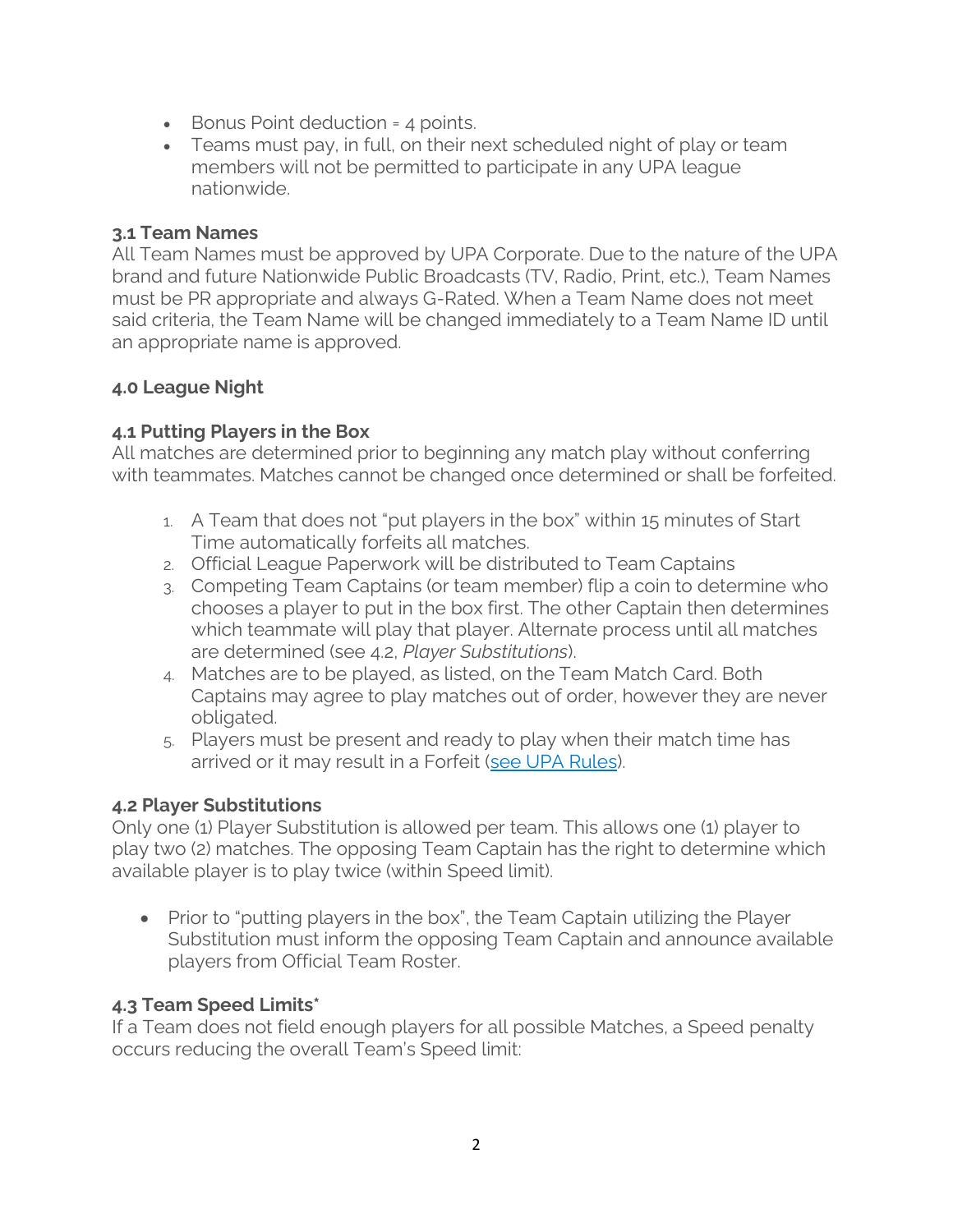- Collective player Speeds for five (5) Matches cannot exceed twenty-eight (28)
- Collective player Speeds for four (4) Matches cannot exceed twenty-three  $(23)$
- Collective player Speeds for three (3) Matches cannot exceed eighteen (18)
- Collective player Speeds for two (2) Matches cannot exceed thirteen (13)

\*Master & Modified divisions may differ.

**NOTE:** Any Match exceeding Speed Limit shall be forfeited. It is the responsibility of Team Captains to ensure that proper Speed Limits are enforced.

## **4.4 Point Splitting**

Every match is worth 10 points. The player with the lower Speed has an opportunity to steal three (3) points even when they lose matches. If the player, with the lower Speed, wins half their games they steal three (3) points from their opponent.

- The player with the higher Speed can never "steal points"
- Point Splits never occur for equal Speeds[/Races](https://upatour.com/upa-pool-league-race-grids/)

## **[5.0 Bonus Points](https://youtu.be/eykMArEZCv0)**

Teams have the opportunity to receive up to ten (10) Bonus Points on league night based on performance in the following areas:

- 2 points = Starting on time/No Make-up Matches
- 4 points = Membership/Nightly Dues paid in full
- 4 points = Accurately/completely submitting all paperwork

## **6.0 League Paperwork**

All completed Match Cards and Scorecards must be appropriately signed and properly submitted to the responsible league representative. All submitted paperwork is considered final and is always subject to review by the LO and must meet UPA Corporate Office requirements.

**NOTE**: First/Last names must be included on all paperwork along with printed signatures.

#### **7.0 Make-up Matches**

When a League Operator (LO) determines that a Make-up Match is appropriate, completed Scorecards must be submitted to UPA Corporate within fifteen (15) days of the original match date or shall be forfeited. Both Teams involved in any Make-up Match shall incur a Bonus Point deduction for not playing the originally scheduled Match.